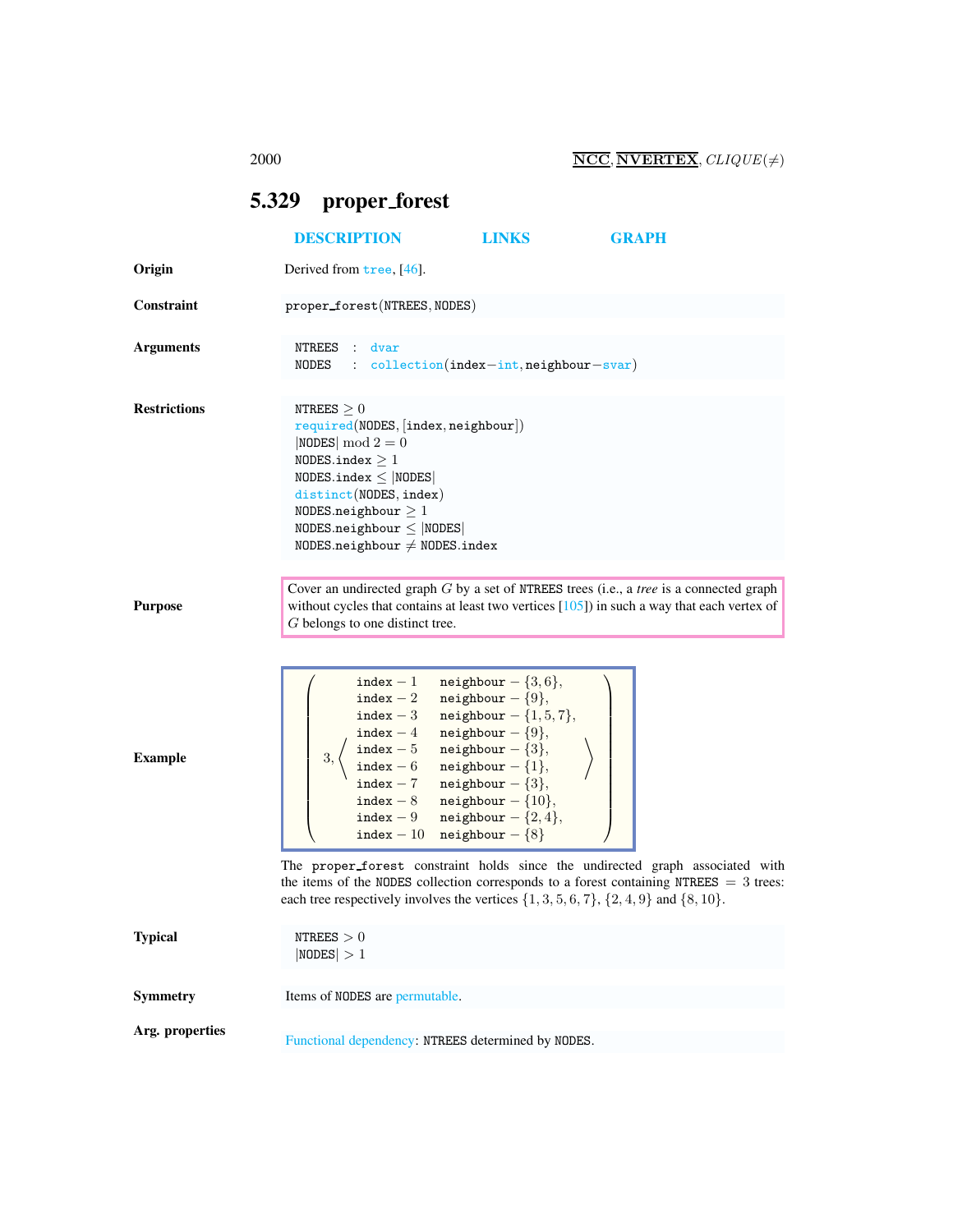## 20050604 2001

<span id="page-1-0"></span>

| <b>Algorithm</b> | A filtering algorithm for the proper_forest constraint was proposed by N. Beldiceanu<br><i>et al.</i> in [46]. It achieves hybrid-consistency and its running time is dominated by the<br>complexity of finding all edges that do not belong to any maximum cardinality matching<br>in an undirected <i>n</i> -vertex, <i>m</i> -edge graph, i.e., $O(m \cdot n)$ . |
|------------------|---------------------------------------------------------------------------------------------------------------------------------------------------------------------------------------------------------------------------------------------------------------------------------------------------------------------------------------------------------------------|
| <b>Systems</b>   | tree in Choco.                                                                                                                                                                                                                                                                                                                                                      |
| See also         | <b>common keyword:</b> tree ( <i>connected component,tree</i> ).                                                                                                                                                                                                                                                                                                    |
| <b>Keywords</b>  | <b>characteristic of a constraint:</b> undirected graph.                                                                                                                                                                                                                                                                                                            |
|                  | <b>constraint arguments:</b> constraint involving set variables.                                                                                                                                                                                                                                                                                                    |
|                  | constraint type: graph constraint.                                                                                                                                                                                                                                                                                                                                  |
|                  | filtering: hybrid-consistency.                                                                                                                                                                                                                                                                                                                                      |
|                  | final graph structure: connected component, tree, no cycle, symmetric.                                                                                                                                                                                                                                                                                              |
|                  | <b>modelling:</b> functional dependency.                                                                                                                                                                                                                                                                                                                            |
|                  |                                                                                                                                                                                                                                                                                                                                                                     |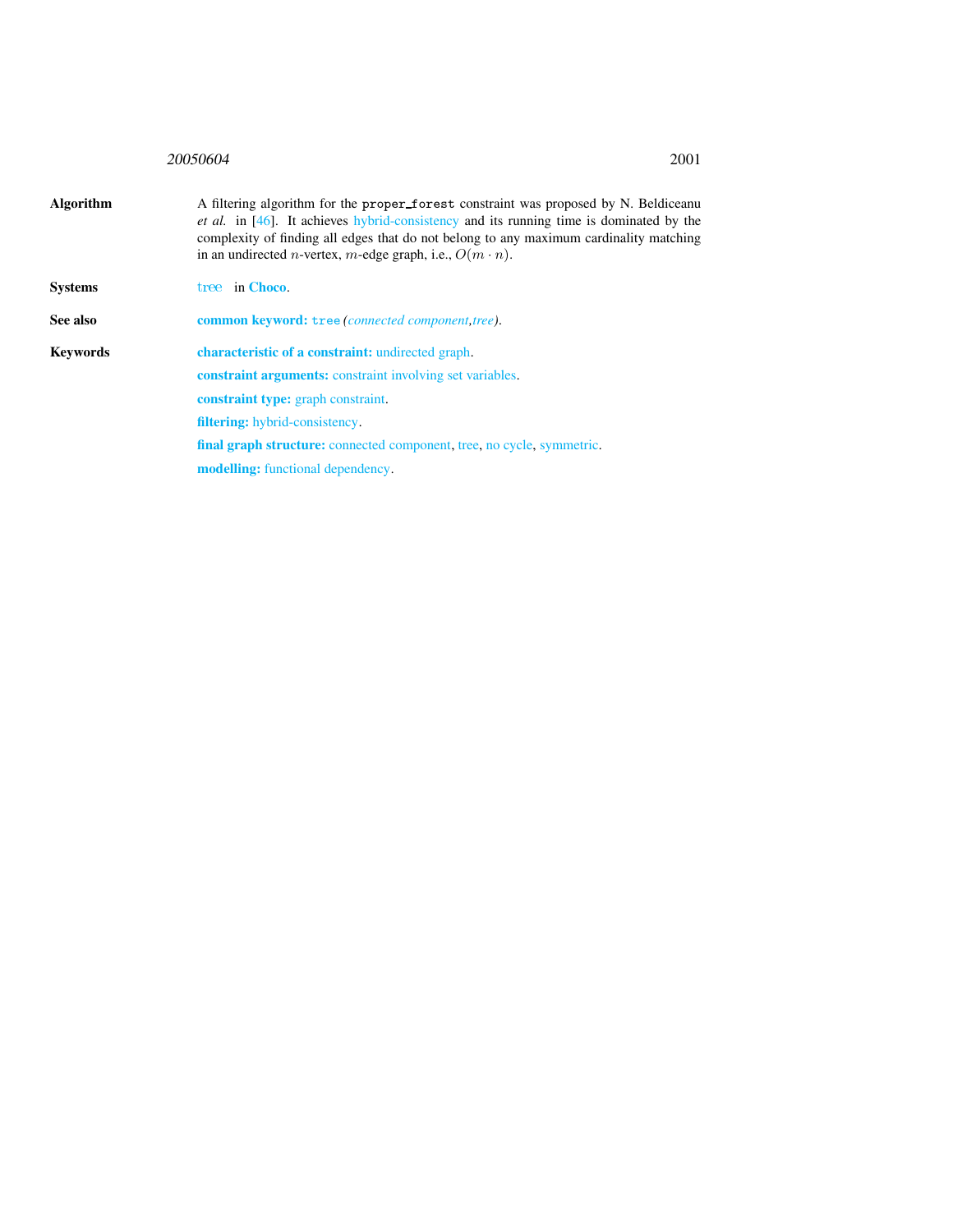| Arc input( $s$ )     | NODES                                                                                                                                                                                                                                                                          |
|----------------------|--------------------------------------------------------------------------------------------------------------------------------------------------------------------------------------------------------------------------------------------------------------------------------|
| Arc generator        | $CLIQUE(\neq) \rightarrow collection(nodes1, nodes2)$                                                                                                                                                                                                                          |
| Arc arity            | $\overline{2}$                                                                                                                                                                                                                                                                 |
| Arc constraint $(s)$ | $in_set(node2.index, nodes1.neighbour)$                                                                                                                                                                                                                                        |
| Graph property(ies)  | • NVERTEX= $(NARC+2*NTEES)/2$<br>$\bullet$ NCC= NTREES<br>$\bullet$ NVERTEX=  NODES                                                                                                                                                                                            |
| <b>Graph class</b>   | <b>SYMMETRIC</b>                                                                                                                                                                                                                                                               |
| Graph model          | The graph constraint forces the following conditions:<br>• Each connected component of the final graph has <i>n</i> vertices and $2 \cdot (n-1)$ arcs. This<br>is equivalent to the fact that each connected component has not any cycle.                                      |
|                      | • Since we use the $CLIQUE(\neq)$ arc-generator and since, by definition, the final graph<br>does not contain any isolated vertex, each connected component of the final graph<br>involves more than one vertex.                                                               |
|                      | • The number of connected components of the final graph is equal to NCC.                                                                                                                                                                                                       |
|                      | • All the vertices of the initial graph belong to the final graph.                                                                                                                                                                                                             |
|                      | • The final graph is symmetric.                                                                                                                                                                                                                                                |
|                      | Parts (A) and (B) of Figure 5.658 respectively show the initial and final graph associated<br>with the Example slot. For each connected component we display its number of arcs as<br>well as its number of vertices. The proper_forest constraint holds since the final graph |

has  $NTREES = NCC = 3$  connected components and no cycle.

<span id="page-2-0"></span>